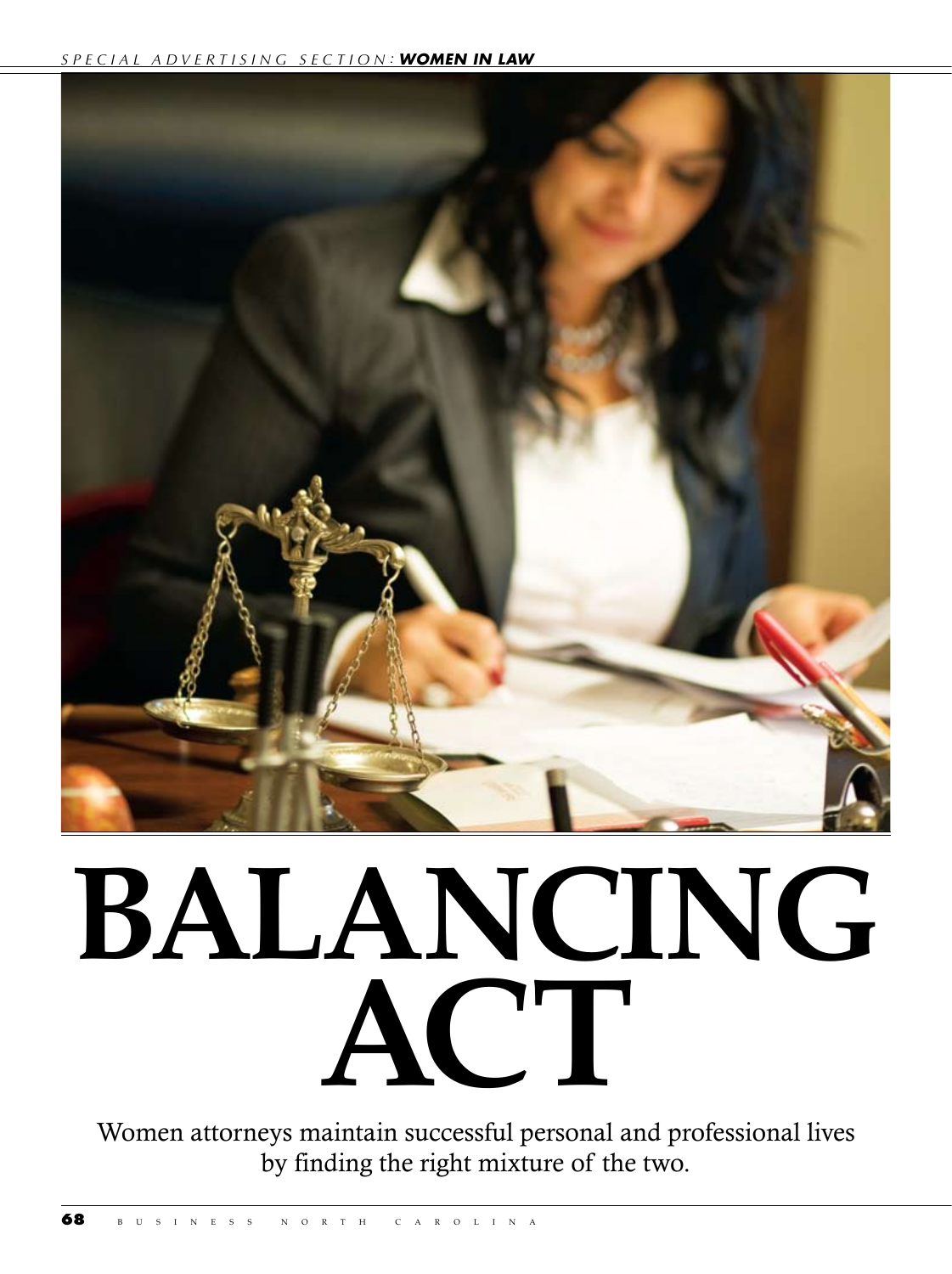ttorney Christy Myatt had just<br>finished a bankruptcy-court<br>hearing in Durham when the call finished a bankruptcy-court hearing in Durham when the call came. The person on the other end of the line said her 6-year-old son was having tooth trouble. She rushed to his school in Greensboro, trying hard not to break the speed limit during the one-hour drive. When she arrived, her son was calmly waiting to leave the cafeteria after lunch. "I asked him about his tooth. He told me that he had pulled it out himself, wrapped it in a napkin and then deposited it with his lunch plate into the trash. At that point, I just had to laugh since we missed out on keeping my son's first tooth." Years later, she still leaves work to support her now-teenage son. Taking time for her family often means spending a night at the office catching up, but she doesn't have any regrets. It takes extra to be successful in both of her worlds.

For Myatt and female lawyers like her, juggling home and work hinges on developing a balance between the two. Once that's established, the lawyers, firms and clients profit. "The benefits of hiring women attorneys are obvious," says Martha Barber, an intellectual-property-law partner at Atlanta-based Alston & Bird LLP's Charlotte office. "Clients demand diversity from outside vendors, including law firms."

 But women are still searching for equal footing. Despite making up nearly 50% of law-school admissions, they are only 19% of equity partners and 25% of judges, according to a recent *Women in Law* survey of the 50 best firms for women. Charlotte School of Law professor Meredith Jeffries has worked in both private practice and academia. "It is my strong belief that the barriers faced by women advancing into law-firm partnership or other high-ranking legal positions are not imposed by the profession but by cultural expectations and personal decisions that lead many women to make different career decisions than men."

As partner and bankruptcy-group chairwoman in Columbia, S.C.-based Nexsen Pruet LLC's Greensboro office, Myatt is part of an elite group. The *Woman in Law* survey revealed female lawyers are just 10% of chairmen, 12% of managing partners and 28% of nonequity partners.

Female lawyers have always faced different challenges than their male counterparts. "When I started practicing law 26 years ago, women in the courtroom were more of a novelty," says Leslie Packer, litigation partner at Raleigh-based Ellis & Winters LLP. "One judge offered to recess court early each day during a trial so that I could get



800.998.1102 www.wardandmith.com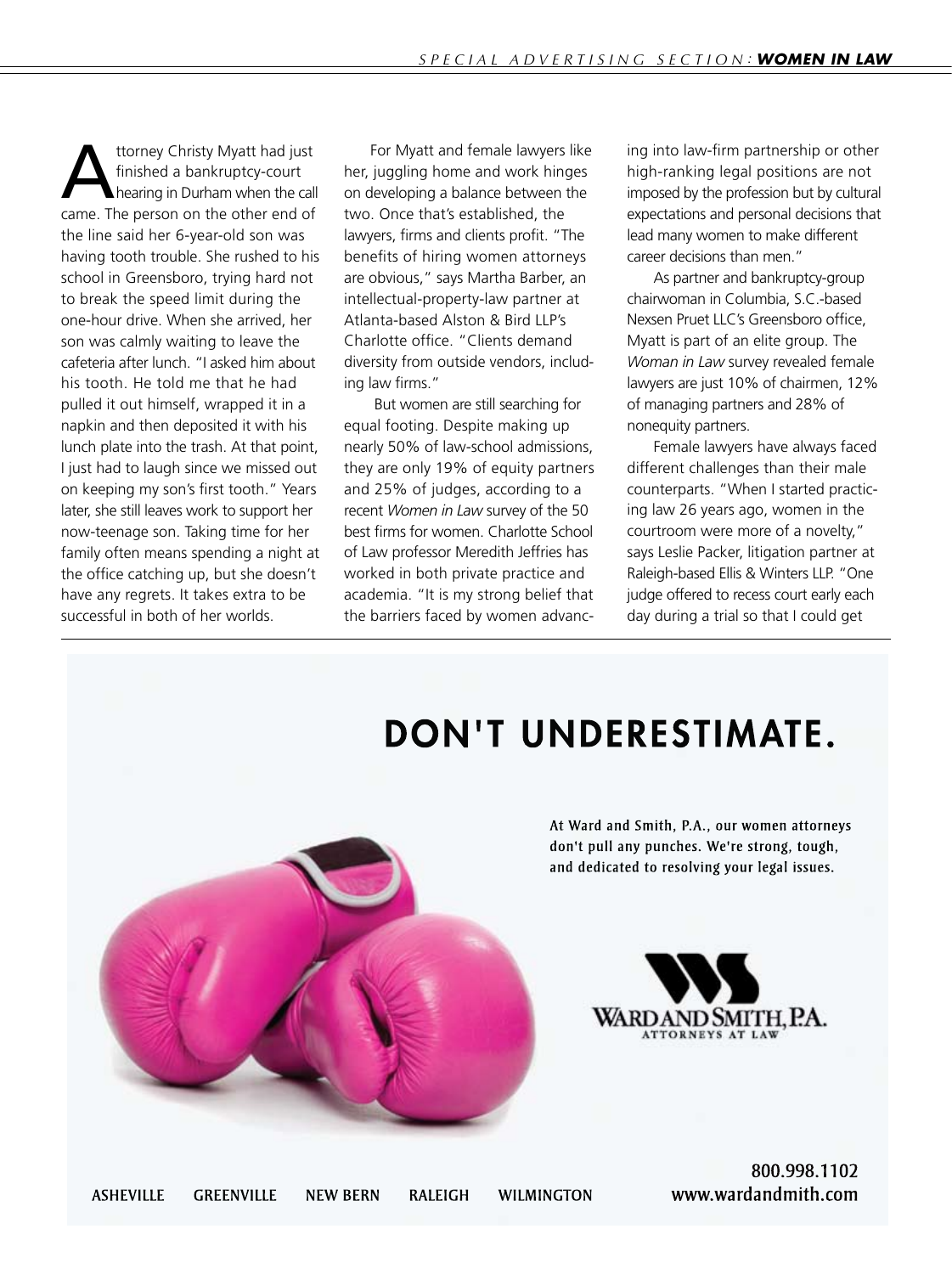home in time to cook supper for my family. Credit is due to the generations who paved the way." Clients are also changing their perceptions. "I think sometimes people want to make a big deal out of the fact that female attorneys don't always have the same interests as men — such as golf, sports, etc. but I have found that this isn't really a significant impediment," says Susie Gibbons, an employment-law partner at Raleigh-based Poyner & Spruill LLP. "A lawyer, whether male or female, is just as likely to obtain and maintain a client relationship based on solid legal work, responsiveness to client needs and genuine interest in the client's business as opposed to meeting the client at a country club."

litigation partner Jennifer Van Zant is the first woman to serve as chair of the Greensboro-based Brooks, Pierce, McLendon, Humphrey & Leonard LLP

firm's associates committee. She is responsible for associate development, training, evaluation and mentoring. She also has three children between ages 6 and 10 and is an active community volunteer. "People assume without inquiring that female attorneys are unavailable and/or unwilling to commit fully to tasks. Therefore, it is essential to make yourself available when needed while holding firm to preserving boundaries. Once I had a case that had a midnight filing deadline on my son's birthday. I told everyone up front I would not be around from 5 p.m. until 9:30 p.m., and then I would be back to make the deadline."

Many women have made the choice of working as in-house counsel as opposed to in a private practice, which is considered more time consuming. "Demanding jobs are tough for women, but we do it every day,"

**MYERS BIGEL** PATENT LAWYERS at Myers Bigel Sibley & Sajovec, P.A.

is a substantive working patent lawyer,

Celebrating 15 Years of Women in Law at Myers Bigel Sibley & Sajovec, P.A.



## A different kind of patent law firm. and innovative startups. Our proven success

Each of the 35 lawyers at Myers Bigel allows us to Lever of the OD lawyers at types biget allowed a based on individual in the outer series of the US lawyers and innovative something unheard of at traditional leveraged law firms. We have a unique structure. Dedicated attorneys who begin working with a client at Myers Bigel continue client to apply their experience into the nuts and bolts of the patent development, filing and approval process. Our location in the tech-heavy Research Triangle Park region of North Carolina working wheard of at translated continue to a client at Myers Bigger at Ayers Bigger at Ayers Bigger and the continue of the continue of the continue of the continue of the continue of the continue of the continue of the c awyers at Myers Bigel allows us to serve

allows us to service global technology leaders and innovative startups. Our proven success has enabled us to maintain strong, diverse relationships with law firms across the U.S. and I attorneys who boojn strategy overseas, which we utilize based on individual client needs.

> To learn about the experience, expertise, and continuity of our patent counsel visit www.myersbigel.com

says Elizabeth Scott, litigation partner at Richmond, Va.-based Williams, Mullen, Clark & Dobbins PC's office in Raleigh. "We work just as hard as male counterparts, but we have different time sequences. We might have to finish working at night after a child's bedtime."

The long hours that go with a career test all lawyers but especially working mothers. "If attorneys are not working, they and their firms are not making money," Scott says. "Midsize and larger firms expect a minimum of 2,000 billable hours from associates and young partners. That works out to a minimum of eight hours a day over a 50-week year. … It is not a 40-hour week job. Seventy-hour work weeks are common."

Several of the female lawyers at Greensboro-based Smith Moore Leatherwood LLP are committee chairs of the North Carolina Bar Association. Others are community leaders. Terri Harris, a health-care law partner at the firm, manages her schedule with organization and a helpful family and firm. "We have a lot of support for women and working mothers at our firm, and that makes a difference. Women still often have to work harder to establish credibility with clients, other lawyers and the court. And I have found that some people still view smart, assertive women more negatively than smart, assertive men."

Carole Gailor, managing partner at Raleigh-based Gailor, Wallis & Hunt PLLC, knows about juggling roles. "The managing partner has to provide a working environment that allows each lawyer to perform at the highest levels and be supportive in stressful situations, whether that is a lengthy, difficult trial or a family crisis that impedes the ability to perform at work temporarily." To ensure a stable workforce, promote employee satisfaction and keep talented lawyers, Gailor's firm custom